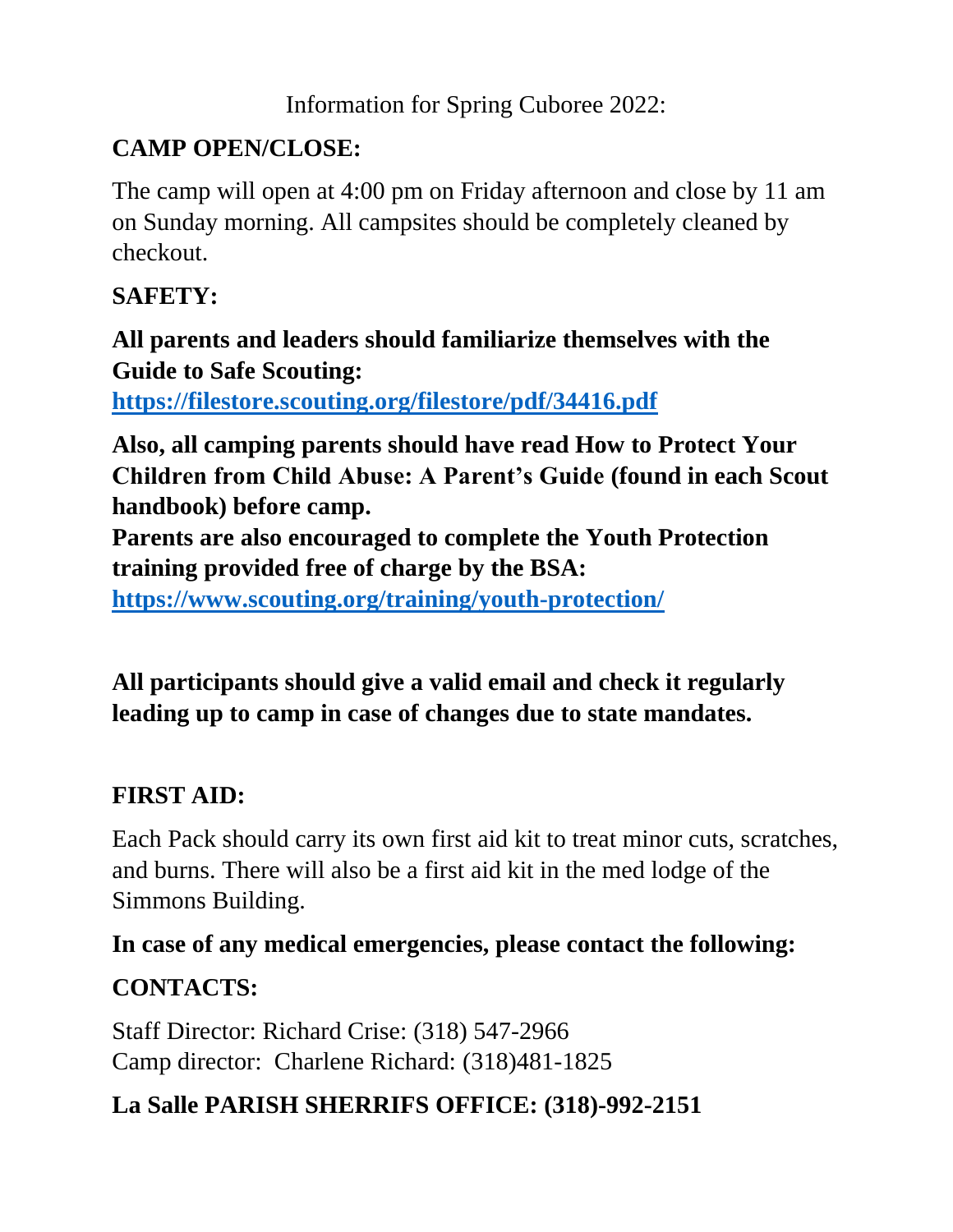#### **SUPERVISION:**

Each youth member will be under the supervision of a parent or legal guardian during the duration of Camp.

### **ALL CAMPERS (SCOUTS AND PARENTS) ARE EXPECTED TO FOLLOW THE SCOUT LAW PRINCIPLES AT ALL TIMES. PLEASE BEHAVE ACCORDINGLY.**

### **BUDDY SYSTEM:**

All Scouts should practice the 'buddy system' **at all times**. No lone Scouts should be seen anywhere on Camp. Any lone Scouts will be escorted back to their parents/campsite immediately.

### **FIRE SAFETY:**

Please go over basic fire safety with your Scouts before attending camp. No horseplay around fires, no taking things out of fires, no unsupervised fires, etc. Fires will be permitted within the state fire danger code.

### **NO RUNNING WITHIN 10 FEET OF A FIRE RING.**

Metal fire rings have been established at all camps. Do not create fires outside of a fire ring.

#### **SHOES:**

**Absolutely no open toed shoes allowed at camp**. Crocs are not considered closed toe or recommended. Plan to wear comfortable hiking shoes/boots.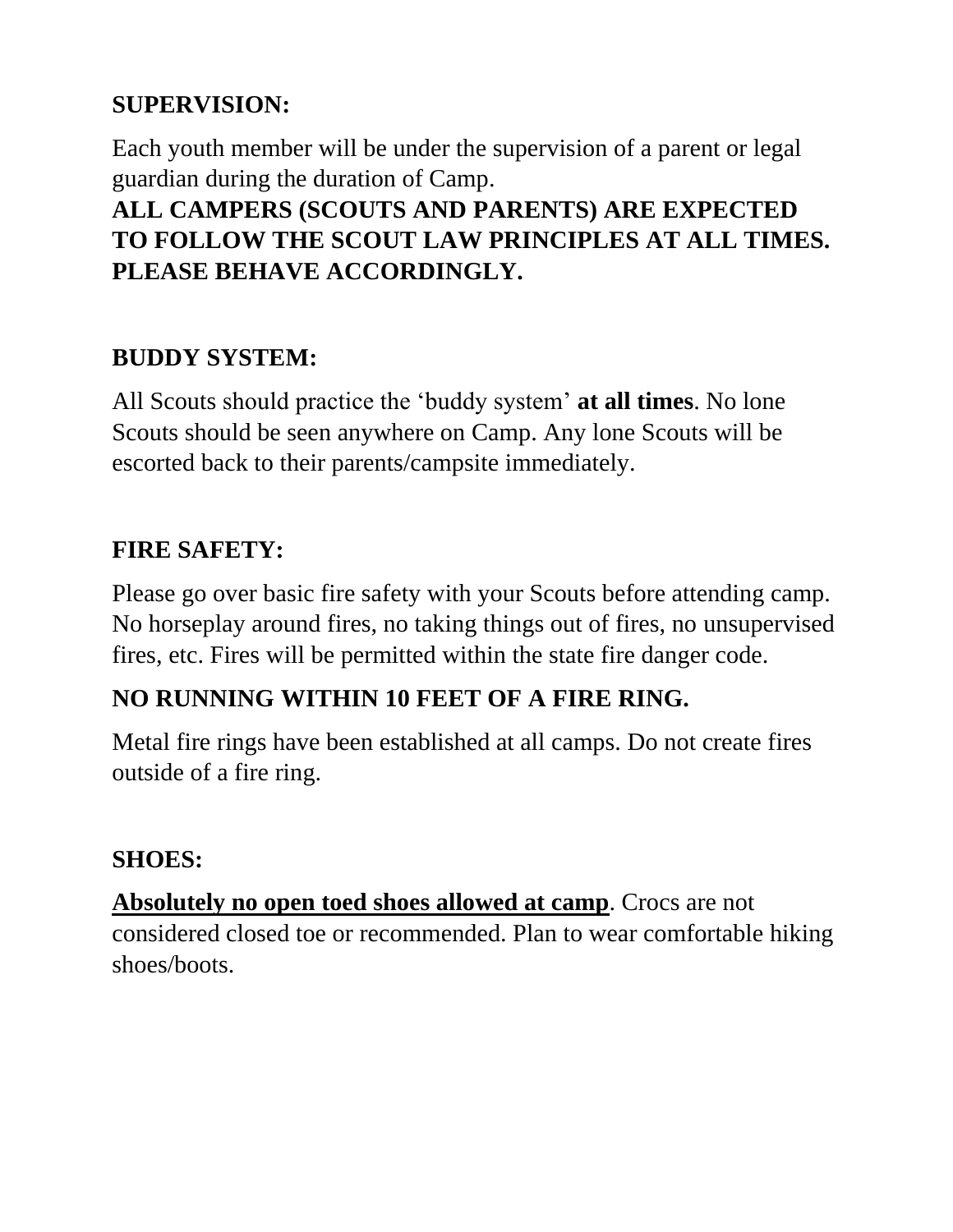#### **KNIVES:**

No Scout should have a knife on their person without their Whittlin Chip card also on their person. Knives can be purchased at the trading post with an adult present by BEARS, WEBELOS, and AOL ONLY.

### **CAMP CARE:**

All campers are expected to follow the Scout Outdoor Code and the Leave No Trace Principles. Please familiarize yourself and Scout with these.

#### **TRASH**:

All trash should be placed in green garbage cans or hauled out of camp by Sunday morning.

#### **WILDLIFE**:

Please respect our camp's wildlife. Enjoy them from a distance and do not feed them for your safety and theirs.

### **FIREARMS AND FIREWORKS**:

Except for law enforcement officers required to carry firearms within their jurisdiction, firearms shall not be brought on Camp Attakapas furnished on designated rifle and archery ranges. Do not bring firearms or archery equipment (including airsoft and paintball) with you.

### **Lion Scouts will not be allowed to participate in BBs but can do slingshot and archery.**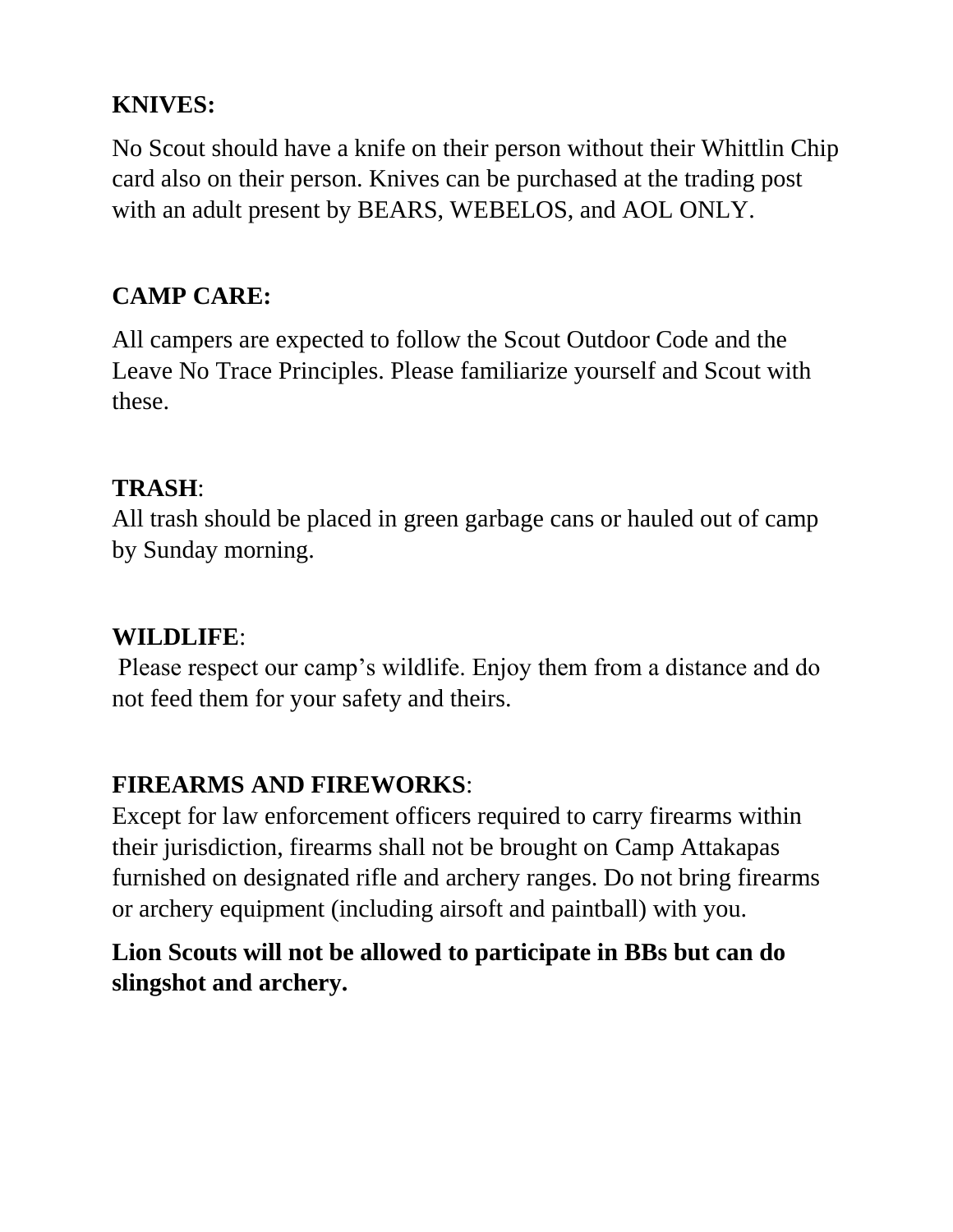### **ALCOHOL AND TOBACCO:**

### **ABSOLUTELY NO ALCOHOL OR TOBACCO (INCLUDING VAPING AND CHEWING TOBACCO) USE ON CAMP PROPERTY. ANY VIOLATORS WILL BE REMOVED FROM CAMP.**

#### **VEHICLES:**

All vehicles entering the camp should observe camp posted speed limit signs.

All vehicles entering campsites and parking in the parking lot should have the car marker card clearly displayed in the windshield. This card will contain your name, phone number, and campsite so that we are able to easily find you in case of an issue with your car. We will hand these out upon entering camp Friday and at registration Saturday morning.

#### **NO VEHICLES WILL BE ALLOWED INTO THE CAMPITES AFTER 7 PM FRIDAY OR SATURDAY NIGHTS. THERE ARE ALSO NO CARS ALLOWED TO STAY OVERNIGHT IN A**

**CAMPSITE.** Once you unload your gear, please bring your vehicle to the parking lot.

This is a safety issue with kids running around after dark. If you arrive after 7 pm Friday or plan to leave after 7 pm Saturday, you will be required to haul your equipment in/out on foot from/to the parking lot. **PLEASE PLAN ACCORDINGLY.**

If at all possible, try to combine Pack gear into as few vehicles as possible to prevent congestion. If possible, meet in the camp parking lot and transfer gear into one vehicle.